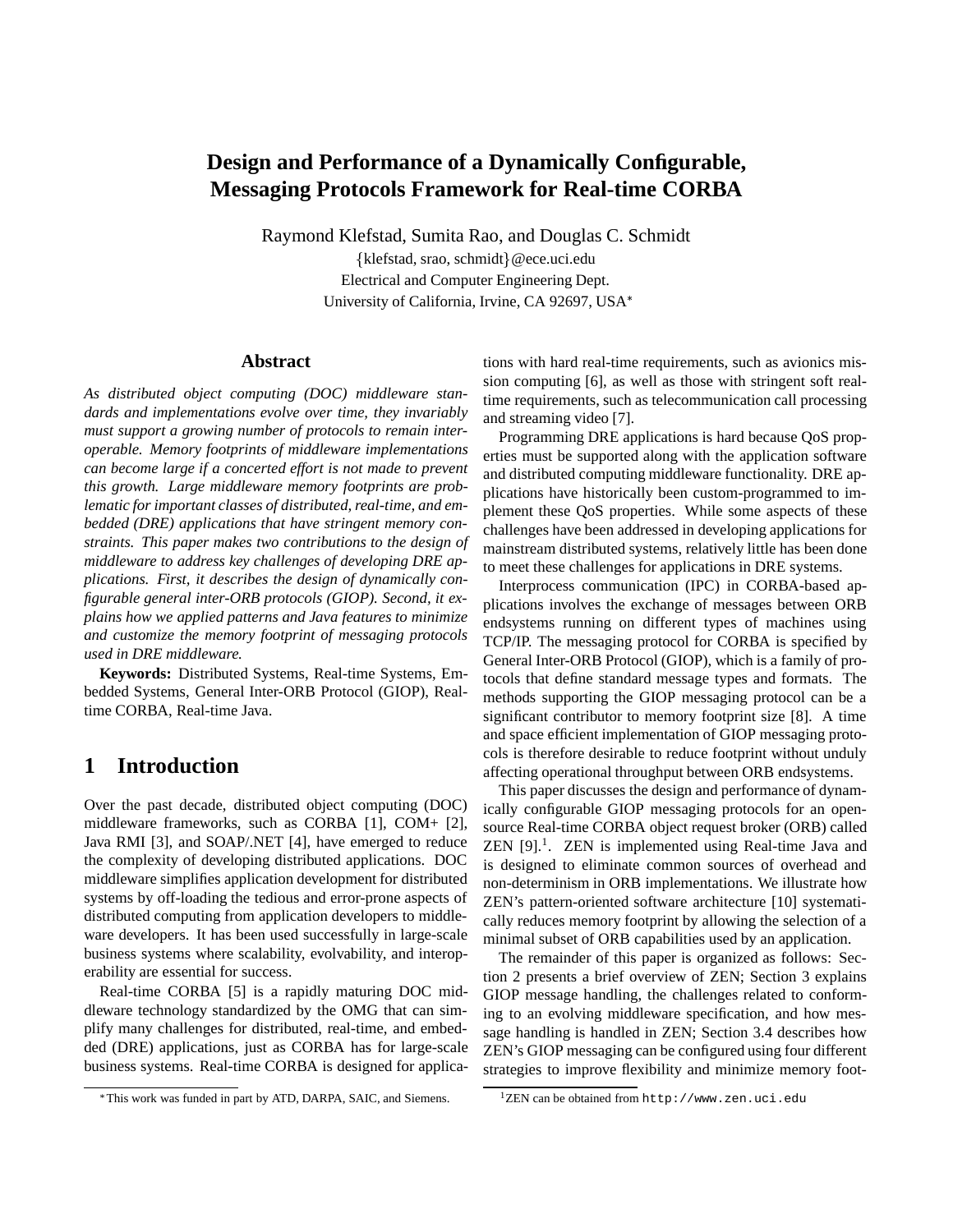print; Section 4 provides empirical measurements for ZEN's alternative messaging strategies; Section 5 compares our work on ZEN's GIOP framework with related work; and Section 6 presents concluding remarks and outlines our future directions.

# **2 An Overview of the ZEN Real-time ORB**

ZEN [9] is a Real-time CORBA ORB implemented using Java, thereby combining the benefits of these two standard technologies. A detailed overview of ZEN appeared in [9]. This section therefore presents a brief summary of research goals addressed by the ZEN project and an overview of ZEN's architecture.

To address key challenges faced by developers of DRE applications, the research goals of the ZEN project are as follows:

- Provide a full range of CORBA services for distributed applications.
- Reduce middleware footprint to enable memoryconstrained embedded applications development.
- Achieve satisfactory level of throughput and scalability.
- Make the ORB easier for application developers to configure and maintain.
- Support real-time QOS requirements, such as bounded jitter, elimination of priority inversion, and low startup latency.
- Make the ORB easy to extend to handle new requirements, such as new message types or new message versions.
- Allow both static and dynamic configuration, to allow the application developer to choose a tradeoff between maximal efficiency and flexibility.

ZEN's ORB architecture is based on the concept of *layered pluggability* where various components of the middleware may be "plugged" (included into) or "unplugged" (removed from) on an as-needed basis allowing flexible middleware configuration. We call this design the *micro-ORB* design, whereas we call the traditional ORB design the *monolithic-ORB* design.

In a monolithic design for an ORB, all the code for various middleware features and their alternative implementations are tightly coupled within the ORB. Likewise, in a monolithic design for GIOP message handling, *all* the code for handling the message types and versions are structured in such a way that they must all be included for each application, whether they are used or not by any particular application. In contrast, in the micro-ORB design, each ORB service itself is decomposed into smaller components. As shown in Figure 1, the fol-



Figure 1: Micro-ORB Architecture of ZEN

lowing components can be configured flexibly into the ZEN micro-ORB architecture:

- 1. **Object adapters**, which map incoming client requests to appropriate servants within a server.
- 2. **GIOP message handling**, which reads and writes standard messages to/from various protocol transports.
- 3. **Protocol transports**, such as TCP/IP, UDP or shared memory.
- 4. **Object resolvers**, which handle strings passed into the ORB's resolve\_initial\_references() factory method.
- 5. **IOR parsers**, which handle parsing of various formats of inter-operable ORB references, such as "IOR:", "FILE:", or "HTTP:".
- 6. **Any data type handlers**, which allow the transfer of any possible CORBA data type to support generic services, such as the CORBA Naming and Event Services.
- 7. **Buffer allocators**, which allow application developers to choose from a variety of different dynamic storage allocation algorithms to suit their particular needs.
- 8. **Common Data Representation (CDR) Streams**, which allow the exchange of messages between CORBA ORBs that isolate applications from hardware variations related to data format and data sizes.

Based on our earlier work with The ACE ORB (TAO) [6], we identified these eight core ORB components as candidates to be factored out of the ORB to reduce its memory footprint and increase its flexibility. We call the remaining portion of code the *ZEN kernel*.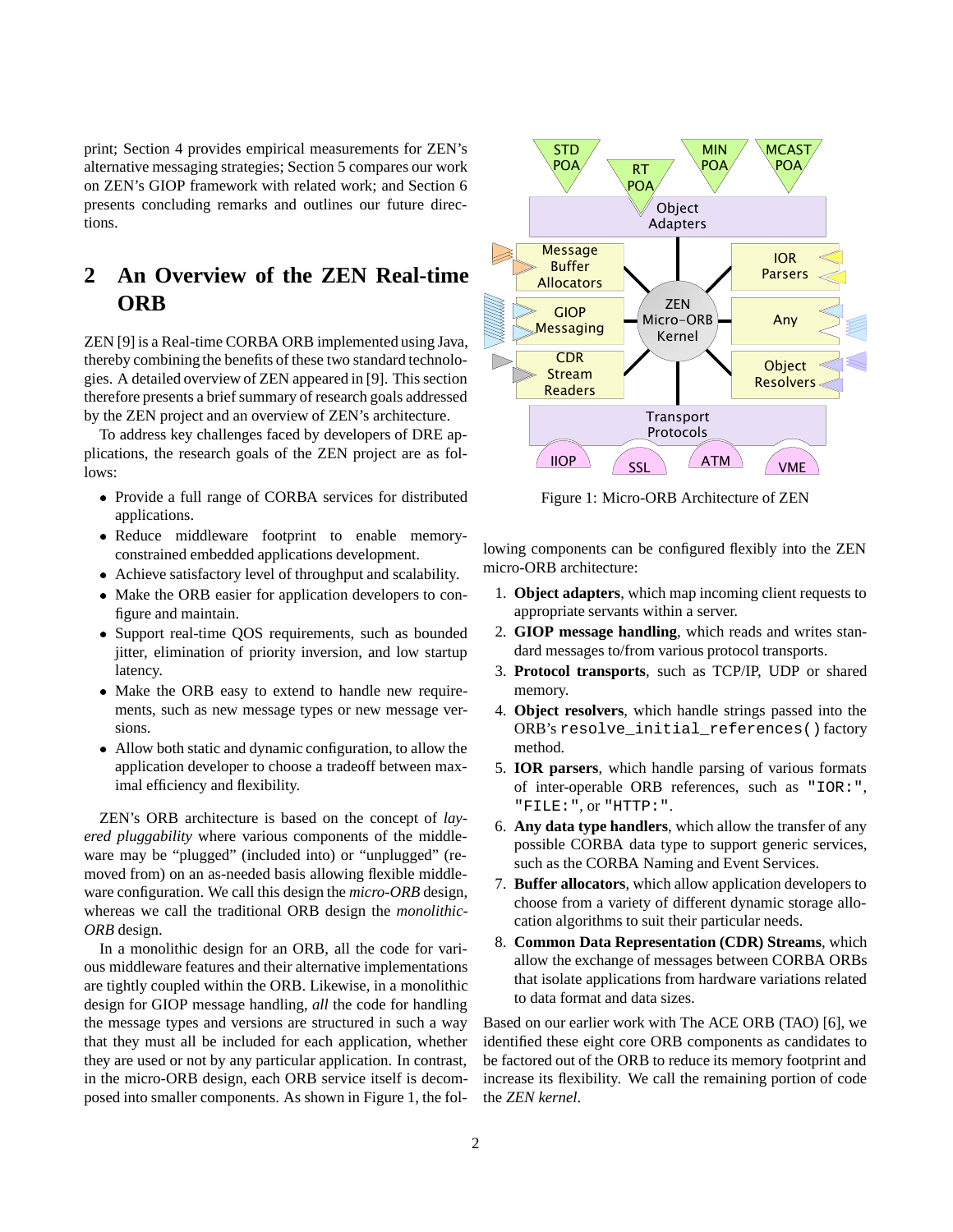Each ORB component itself is decomposed into smaller pluggable components that can be loaded into the ORB ondemand when needed. We apply the *Virtual Component* pattern [11] throughout ZEN to decompose and factor most of the unused or rarely used components out of memory. This pattern provides an application-transparent way of loading and unloading components that implement middleware software functionality. ZEN's pluggable design makes it a useful research platform, because alternative implementations of various ORB components can be configured easily and profiled with standard benchmarks to determine their utility empirically.

# **3 GIOP Message Handling in ZEN**

This section gives an overview of GIOP messaging and outlines the challenges of developing standard middleware that conforms to an evolving middleware specification.

### **3.1 An Overview of GIOP Messaging**

The General Inter-ORB Protocol (GIOP) defines the standard format of messages that can be sent between clients and servers using CORBA-compliant ORBs. There are eight different types of GIOP messages, each with a unique format as shown in Figure 2. The GIOP message types include Request,

| <b>Message Type</b>    | Originator    | Value<br>$\Omega$ | <b>GIOP Versions</b>        |  |
|------------------------|---------------|-------------------|-----------------------------|--|
| Request                | Client        |                   | 1.0. 1.1. 1.2               |  |
| Request                | <b>Both</b>   | $\Omega$          | 1.2 with BirDir GIOP in use |  |
| Reply                  | Server        |                   | 1.0. 1.1. 1.2               |  |
| Reply                  | Both          |                   | 1.2 with BirDir GIOP in use |  |
| CancelRequest          | <b>Client</b> | $\overline{c}$    | 1.0. 1.1. 1.2               |  |
| CancelRequest          | <b>Both</b>   | $\overline{2}$    | 1.2 with BirDir GIOP in use |  |
| <b>LocateRequest</b>   | Client        | 3                 | 1.0. 1.1. 1.2               |  |
| LocateRequest          | <b>Both</b>   | 3                 | 1.2 with BirDir GIOP in use |  |
| LocateReply            | Server        | 4                 | 1.0. 1.1. 1.2               |  |
| <b>LocateReply</b>     | <b>Both</b>   | 4                 | 1.2 with BirDir GIOP in use |  |
| <b>CloseConnection</b> | Server        | 5                 | 1.0, 1.1, 1.2               |  |
| <b>CloseConnection</b> | <b>Both</b>   | 5                 | 1.2                         |  |
| MessageError           | <b>Both</b>   | 6                 | 1.0, 1.1, 1.2               |  |
| Fragment               | <b>B</b> oth  | 7                 | 1.1.1.2                     |  |

Figure 2: GIOP Message Types

Reply, LocateReply, LocateRequest, CloseConnection, MessageError, CancelRequest and Fragment. We briefly explain the purpose of each GIOP message type below:

- A client can invoke an operation on the server object (called a "servant") by sending it a Request message. This type of message contains all the information that is required to make a remote method invocation.
- A servant responds to a client's invocation by sending a Reply message containing the response to the Request.
- The LocateRequest and the LocateReply messages are sent to query the current location of a servant.
- The CloseConnection message is sent by the server to inform the client not to send any further Request messages on the connection since the connection will be closed.
- In case a GIOP message is received with a bad header, a GIOP MessageError message is sent to the Request initiator. This message can be sent either to a client or to a server.
- The Fragment message allows large messages to be divided into smaller messages having their "following fragment" bit in the message enabled. The last fragment in a series of message fragments has the "following bit" field disabled.

### **3.2 Problems with a Naive Implementation of GIOP Messaging**

A full implementation of a GIOP message handler requires providing quite a few methods. For each message type, there are two methods: one method to *marshal* (encode) and another method to *demarshal* (decode) a message of that type. Four of the GIOP messages types vary in three versions of GIOP, specifically versions 1.0, 1.1, and 1.2. Thus, there are 4 (message types)  $\times$  2 (marshal/demarshal methods)  $\times$  3 (different versions) + 4 (message types with no change in version)  $\times$  2 (marshal/demarshal method) = 32 methods required to implement the full GIOP message protocol for each possible version.

Many client/server interactions are simple, requiring only a few of the 32 methods. For example, a pure server receives Request messages and sends Reply messages, and thus requires only a Request message reader and a Reply message writer. Conversely, a pure client sends Request messages and receives Reply messages, requiring only a Request writer and a Reply reader. Peers typically use up to four methods to read and write both Request and Reply messages. In addition, many applications limit their messages to only one version of GIOP. However, clients, servers, and peers must be prepared to handle all 8 possible message types from the various versions. There have been two new versions of GIOP messaging (version 1.1 and 1.2) since the inception of GIOP 1.0 in CORBA 2.2. It is likely that new types and versions of GIOP messages will be defined in the future.

A monolithic-ORB contains code to handle all the possible GIOP messages and versions. Each class for handling a message type defines both the marshal/demarshal method for that message type in the same class. A switch statement inside each (de)marshal method may be used to split into the code to handle each of the various versions. Although this is a common ORB design, it has two significant drawbacks: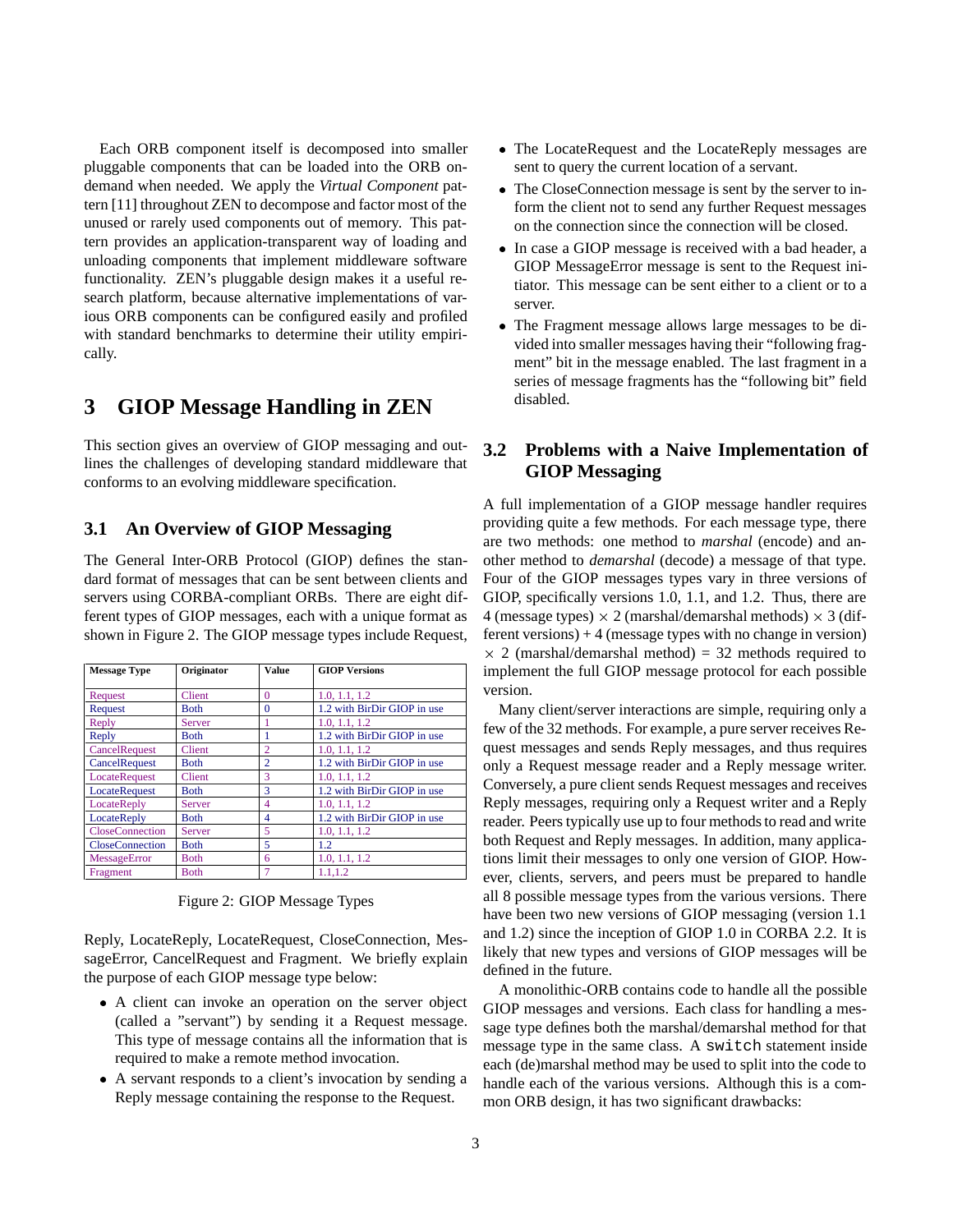- 1. **Large footprint**—It incurs non-trivial amounts of space overhead for all the methods even if some of those methods are not used.
- 2. **Poor extensibility**—It is hard to modify the ORB to handle a new GIOP version because many class definitions for the marshal and demarshal methods must be modified, recompiled, and re-linked.

In general, when features are added or changed in a monolithic-ORB, the changes are propagated to many parts of the code, which is time consuming and error-prone. As a middleware standard like CORBA continues to evolve, and monolithic-ORB implementations add new versions and methods, their memory footprint grows, making this design unsuitable for memory-constrained applications, such as embedded systems.

### **3.3 Micro-ORB Design Solutions in ZEN**

The eight GIOP messages can be factored out of the ORB core footprint by applying the Virtual Component design pattern [11]. By applying this pattern to ZEN, we ensure that it provides a rich and configurable set of functionality, yet occupies main memory only for middleware components that are actually used.

The GIOP messaging module is typically implemented having the demarshal and the marshal methods for each version combined into one class per message type. These GIOP message marshaling and demarshaling methods for a particular message are not frequently used together, so eliminating unused methods can reduce ZEN's memory footprint, as shown in Figure 3. To factor unused methods out of the memory foot-



Figure 3: Pluggable GIOP Readers and Writers

print, the 32 marshaling and demarshaling methods can be implemented using the Strategy design pattern [12]. The intent of this pattern is to define a family of algorithms, encapsulate each one, and make them interchangeable. The Strategy pattern lets the algorithm vary independently from the clients that use it.

In the GIOP messaging protocol, the format for each message type is different. In addition, there are several versions of each type of message, and the format and semantics can vary with the version. It is therefore beneficial to code each versionspecific message reader and writer as a separate class so an instance can be plugged in based on the appropriate GIOP message version.

GIOP messages are always converted into CDR format before being sent over a transport. The CDR stream is an octet stream that isolates the application from variations in data formats in a heterogeneous network. GIOP messages are marshaled into a CDR input stream and demarshaled from a CDR output stream.

Each message type of a particular version has one method to marshal the message to a CDR Stream and another method to demarshal the message from a CDR Stream. The marshal and demarshal methods denote separate behaviors and hence the strategized versions can be further strategized into reader objects and writer objects. After strategizing the versions and the marshaler/demarshaler type, we have 32 object classes that offer a unique functionality based on their version, message type and marshaler/demarshaler type. If any one of the reader/writer classes are loaded into memory they offer the smallest footprint, since only the functionality that is needed at that instant by a message is loaded into memory.

### **3.4 Configuring GIOP Messaging Protocols in ZEN**

We have identified four different design strategies for handling GIOP messaging protocols: *PluggableFineGrain*, *Pluggable-ClientServer*, *PreloadedHandler*, and *NonPluggable*. The first three strategies apply the Virtual Component pattern to various degrees and the last is similar to a conventional monolithic design except that the classes implementing the messaging protocols are still decomposed into small units based on message type and version. We have implemented all four designs in ZEN and measured their performance for various use-case scenarios. Each design offers different behavior characteristics, and each is best suited for particular types of applications that are described below.

ZEN includes a framework that allows pluggins for any of the four different strategies, as shown in Figure 4. Our initial intent was to compare them for operation throughput, memory footprint, and real-time predictability to determine which was the best in general. Over time, however, we discovered that each had characteristics which made it applicable for a particular class of applications. Each of the following sections present an overview of one design strategy and the applicability of that strategy.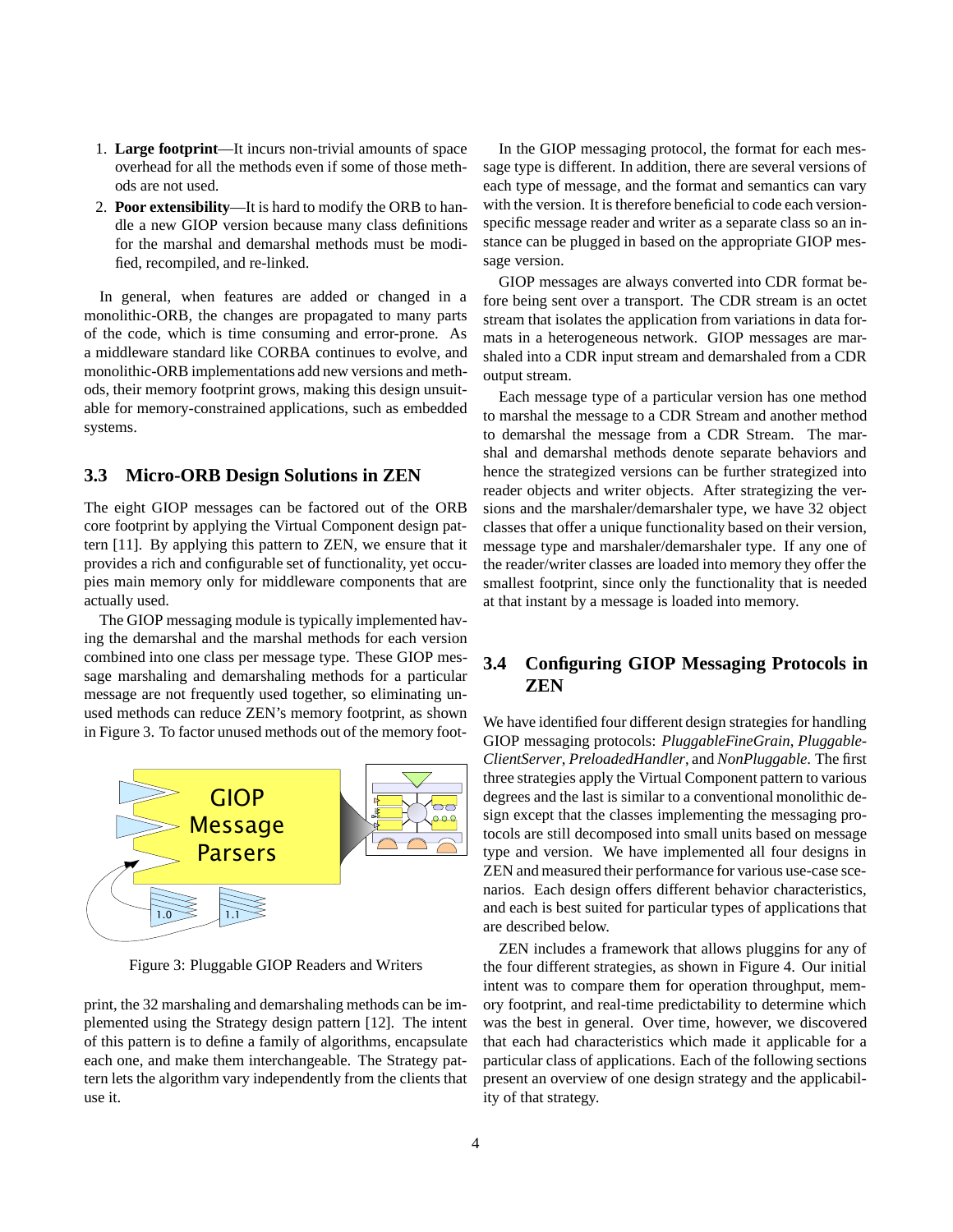

Figure 4: GIOP Component Factory

#### **3.4.1 PluggableFineGrain Design**

**Strategy overview.** PluggableFineGrain is the first alternative design of ZEN's configurable messaging framework. As shown in Figure 5, this design loads only one of either the marshaling or demarshaling method based on the GIOP version and message type.

**Strategy design.** A message factory is used to create and load marshaler/demarshaler classes dynamically. The message factory offers better configurability and extensibility since any change in the message type, version, or the marshaler/demarshaler type only requires a change in the message factory. In this strategy, only the message factory must be recompiled and re-linked after a new version is added or the name of a class file changes. No other classes need to be modified or recompiled and re-linked.

When a specific message reader/writer is needed, the class name is generated at run-time by concatenating the message name with the marshaler/demarshaler type and the message version, *e.g.*, ReplyMessageReader10. The decision to choose a marshaler or a demarshaler depends on whether the message must be written or read. The class matching that name is loaded into memory using a factory, then an instance is created.

We save a reference to the class in a cache (implemented by a hash table) to improve the average-case performance and predictability for subsequent class references.<sup>2</sup> If a class is referenced again, the class stored in the cache is used. To avoid re-generating the class names, we generate a unique key from the message type, version, and marshaler/demarshaler type to be used as a cache key index.

For example, the ReplyMessageWriter10 class would be loaded to write a Reply message in GIOP version 1.0. In this design, any loaded class is cached for faster accessed if the same marshaler/demarshaler is used again. The messages are read/written into the CDR Stream by the marshal/demarshal methods. These methods are defined as separate classes based on the message type, marshaler/demarshaler type, and the GIOP version type.

The PluggableFineGrain design can be extended easily to handle new versions of GIOP. When a new version is added to GIOP, each message type can be added as new derived class from the appropriate base message type, but the name will be different to reflect the new version number. The marshaler and demarshaler classes can be created by concatenating the name of the message type, the marshaler/demarshaler type and the version number (which is contained in each message). After the classes are added with the defined syntax, the new classes have added to the messaging module and have to be compiled and linked. The rest of the ORB need not be modified or even recompiled.



Figure 5: PluggableFineGrain Design Strategy

**Strategy applicability.** The PluggableFineGrain design strategy is well-suited for applications that invoke one-way operation calls. If users know their applications will require many one-way calls, then only the minimal functionality that is required by the application is loaded into memory. For example, if a client has subscribed to a notification service, the notification service sends the client notifications in the form of GIOP Reply messages. To read the messages, the client must load a reader of a Reply message type having a particular version number. Hence, only the functionality that is needed is

 $2$ We know beforehand the total number of message types and versions, so we can ensure the table size is sufficiently large to keep each cache look-up predictable.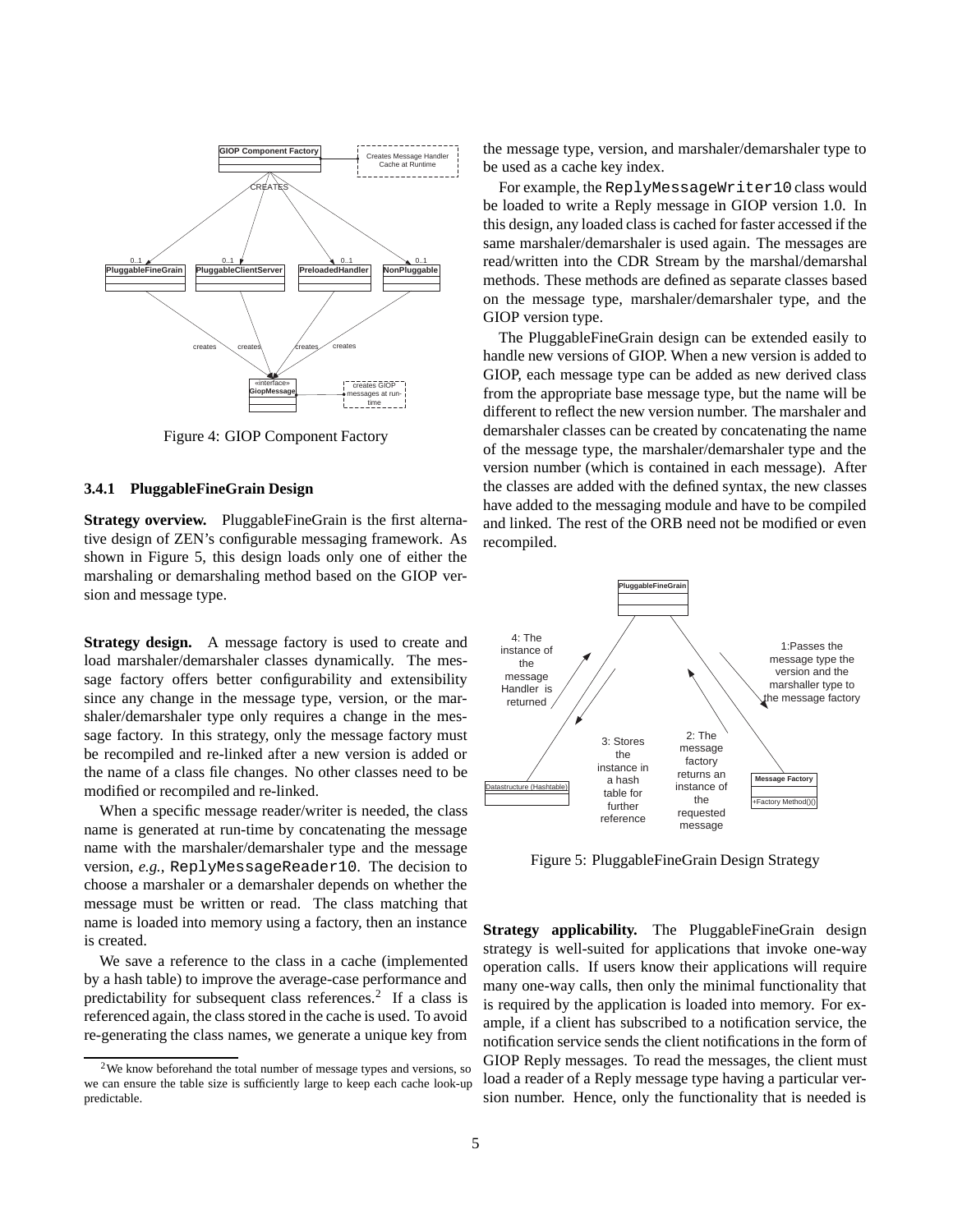

Figure 6: PreloadedHandler Design Strategy

loaded into memory. This leads to a small footprint because the writer is not loaded into memory.

This PluggableFineGrain design enables the use of CORBA for embedded applications. Monolithic ORBs tend to have a large memory footprint, which makes them unsuitable for memory-constrained embedded applications. The messaging framework in most monolithic ORBS have both the marshal and demarshal methods coded together for a message type. Multiple versions are handled by having multiple marshal and demarshal methods that are coded together in the same class dispatched by a switch or if statement. Unfortunately, this design is unsuitable for many embedded applications, because all the messaging functionality is tightly-coupled, and therefore, all is present in memory, even when not needed.

Consider an CORBA application where a server sends one-way requests of GIOP version 1.0 to a client. Using the PluggableFineGrain strategy, this server just needs to load a marshaler of Reply message of version 1.0 (ReplyMessageWriter10). Conversely, if the client only receives GIOP messages of version 1.1, then the demarshal Request message type of version 1.1 (ReplyMessageReader11) will be loaded into memory.

#### **3.4.2 PreloadedHandler Design**

**Strategy overview.** PreloadedHandler is the second alternative design of a configurable messaging framework shown in Figure 6. The PreloadedHandler loads instances of all the marshalers and demarshalers and stores them in the cache at initialization time, which is why we call it "pre-loading." The cache has an instance for a marshaler/demarshaler for every message type and every version. This design is different from the PluggableFineGrain design since all the instances are preloaded in the cache, whereas in the PluggableFineGrain model an instance of a reader or a writer had to be loaded and entered into the cache on-demand at run-time.

**Strategy design** Each message type, demarshaler, and version combination is used to construct a unique key, which is hard-coded in a switch statement. The key can be used as a reference to access the reader or the writer much faster than by hash table lookup. The pre-loaded instances and the unique key generation in a switch statement ensures that a minimum amount of time is spent to create the key and access the instance for the marshaler/demarshaler class in the cache. Each time an instance of a reader or a writer is required, it is returned from the cache.

In the PluggableFineGrain implementation, the class instance based on the message type, version, and marshaler/demarshaler type is created along with the unique key and is stored in the cache. In the PreloadedHandler method, the cumulative time to create an instance of the class, a key and the time to load it into the cache is not needed. To add a new version of GIOP in the PreloadedHandler design, concrete classes implementing the new version must be derived and implemented. Then instances of each of these classes must be created and load into the cache at initialization time.

**Strategy applicability.** The PreloadedHandler design is a beneficial for applications that demand predictability. Instances of all the readers and writers are stored in the cache before the first use, so there is no extra latency on first access. In addition, this design strategy conserves memory because at most one class instance is required.

The PreloadedHandler design is more efficient than the PluggableFineGrain design since instances are pre-loaded and stored in the cache. This design is useful for real-time and embedded applications that require both predictability and small footprint.

With the PreloadedHandler design, if a client makes a one-way Request method call, it directly accesses RequestMessageWriter10 which is pre-loaded in the cache. As the performance results show in Section /refoperationThroughput, however, the Request message is loaded faster than when loaded in the PluggableFineGrain. The only required marshaler/demarshaler class on the server is RequestMessageReader10.

The PreloadedHandler design provides the user to choose between an extensible small footprint model (PluggableFine-Grain) and model with a similar footprint and a characteristic of being faster and predictable (PreloadedHandler).

#### **3.4.3 Client/Server-Pairing Design**

**Strategy overview.** PluggableClientServer is a third alternative design of a configurable messaging framework (shown in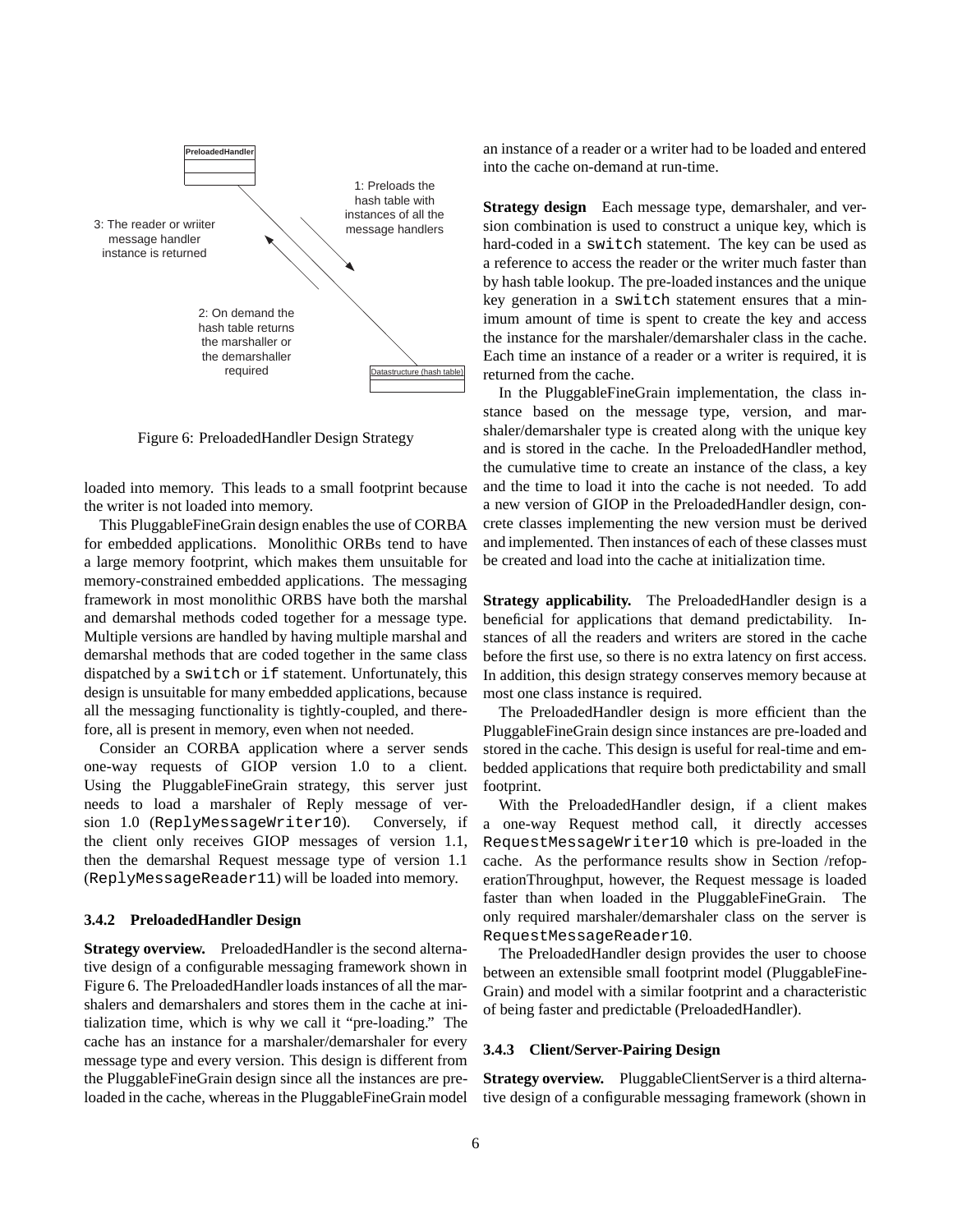

Figure 7: PluggableClientServer Design Strategy

Figure 7). In this design, complementary methods are grouped together based on likely usage patterns. For example, Request messages and Reply messages are complimentary to each other. If a Request message is sent by a client, then most probably a Reply message will be expected back and the Reply reader will be needed. With this design, the Request writer and the Reply reader are loaded together at the same time.

The advantage of this design strategy is that the complementary method needed later is already loaded. The client/serverpairing design is advantageous for implementations that handle request-reply two-way invocation operation calls. The PluggableClientServer design groups the marshaling and demarshaling methods that will be used together in a two-way call. When the message has to be read or written, it sends a request for the corresponding marshaler or demarshaler. If the marshaler (writer) is not present in the writer cache or the demarshaler (reader) is not present in the reader cache, then the marshaler/demarshaler is loaded into the corresponding cache.

**Strategy design.** When a Request message is to be sent by a client, the main thread loads the class to marshal Request messages of the appropriate GIOP version. At the same time, a worker thread work loads the complementary class to demarshal Reply messages of the matching version because a reply is expected for two-way calls. After the worker thread has finished loading the complementary class, it enters it into the reader cache and terminates. When the actual Reply message arrives, the Reply message demarshaler is already in the reader cache. The Reply message can then be demarshaled without waiting for the class to be loaded. Similar behavior occurs when a server receives a Request: both the RequestMessageReader and ReplyMessageWriter are loaded in parallel.

Servers typically read Requests and write Replies, so we group together the classes RequestMessageReader and ReplyMessageWriter according to version. Similarly clients typically write Request messages and read Reply messages, so we group the two classes RequestMessageWriter and ReplyMessageReader of the same version. Thus, a pure client using one GIOP version need only load the classes containing both client-oriented methods.

As shown in Figure 10, this method is faster than the PluggableFineGrain implementation. In nearly the same amount of time required to load one of the message readers or writers in a PluggableFineGrain design, both a reader and a writer can be loaded in a PluggableClientServer design. Although at first this seemed like a better implementation than the Pluggable-FineGrain implementation, it fails in applications with limited resources. This design is therefore unsuitable for applications that are single threaded or cannot afford to dedicate a thread to the messaging system due to limited resources.

A new version can be added by creating classes of the readers and the writers based on the message type, marshaler/demarshaler type and version. The classes have to be added to the messaging module and can be used without changes made to any other part of the existing messaging module code. This design is extensible and pluggable.

**Strategy applicability.** The PluggableClientServer design is beneficial for two-way operation calls where a Request message is sent and it is known that a Reply message will be arrive soon. This design offers faster execution of reading/writing a message. It can also reduce footprint since only the functionality that is needed is loaded into memory. The message reader/writer pair loaded by the parallel thread offers eager loading of a functionality that will be needed by the process. Hence, the eager loading leads to the faster reading and writing of messages into the CDR Stream.

To illustrate this design, we give another example. A client sends a two-way Request message to a server and therefore expects to receive a Reply message. The main thread of the client loads the Request marshal message of type 1.0 in the writer cache. Simultaneously, a pre-loaded parallel worker thread loads into the reader table the anticipated method, which, in our example, is demarshaler of Reply of version 1.0. When the Reply message is received from the server, the anticipated method for reading this Reply is already loaded into the cache. Normally, the client would be blocked waiting for the reply, then it could load the required method, so the loading is hap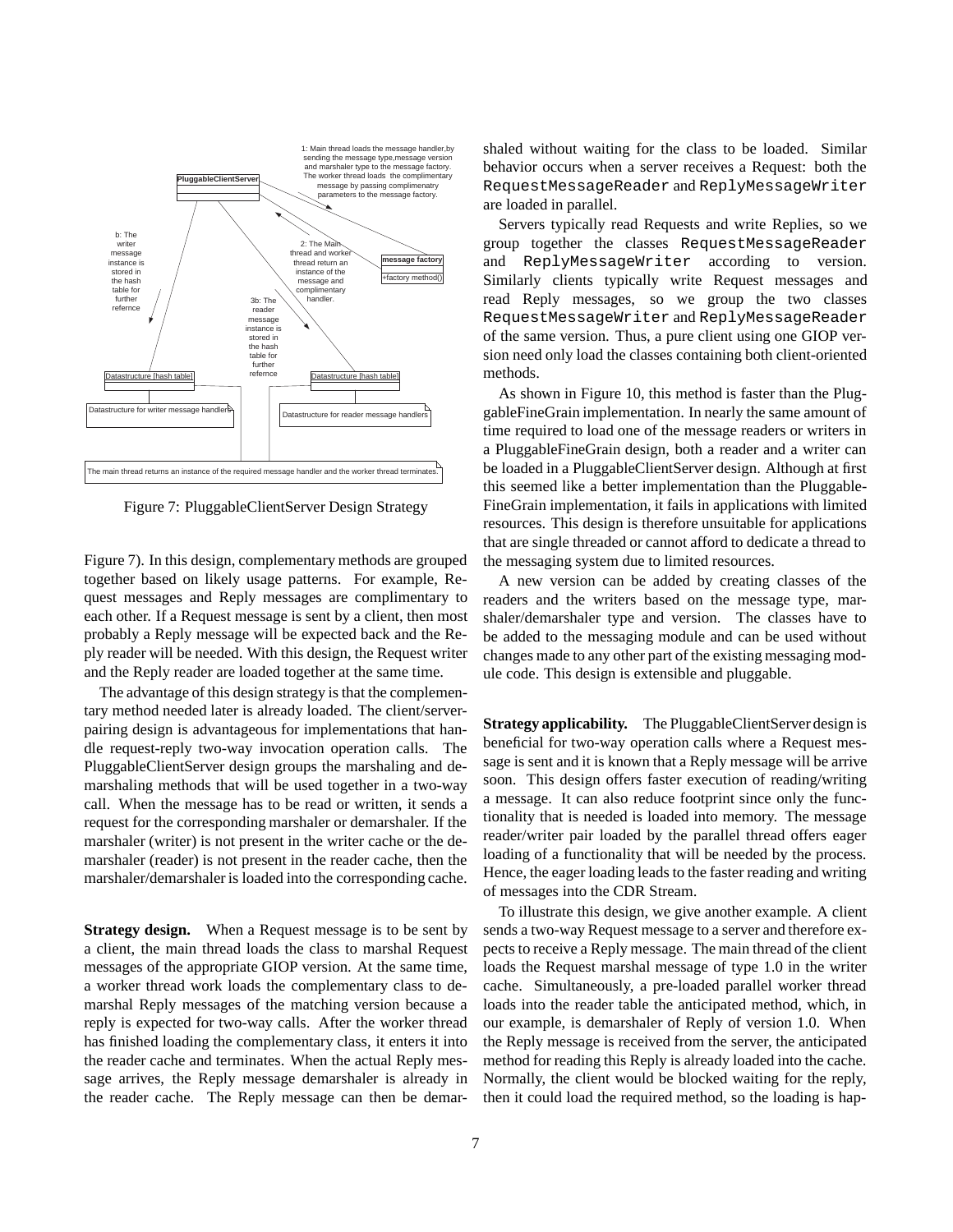pening in parallel with the remote execution of the method thus no time wasted to load the class when the Reply message is received.

### **3.4.4 Nonpluggable Design**

**Strategy overview.** NonPluggable is the fourth design alternative for the ZEN GIOP messaging framework. In this design, the instances of readers and writers are hard coded at the point of reading and writing the message. It is therefore similar to the conventional monolithic design, so we added it to compare the performance of this strategy against the three more modular strategies.

**Strategy design.** Unlike the three earlier GIOP design strategies, this strategy is not pluggable. Instead, the code for handling each type and version of message is tightlycoupled. However, it is faster than the other designs because no time is spent loading classes, building unique keys, or in performing cache table look-ups. As shown in Figure 10, the NonPluggable design is the fastest implementation of all the designs we presented in the previous sections. The Nonpluggable design is beneficial for users who need high throughput. This design is not suitable for applications that demand predictability, however, because the readers and writers have instances hard-coded at the point of use, thereby preventing the ORB from storing and reusing an instance of a message reader/writer. Each time a message requiring the same message reader is encountered a new instance of the reader is created.

This design is not exactly the same as a monolithic design, since it still uses the separated readers/writers defined in the earlier strategies. This decoupling can allow JVMs to selectively load and unload classes as needed, which is not the case in the usual monolithic designs. However, the NonPluggable strategy gives the user the choice to use the monolithic design for faster applications with a tradeoff of predictability and extensibility. In our paper we have used the NonPluggable design to compare the operational throughput results of the other designs with the NonPluggable design.

**Strategy applicability.** The NonPluggable design strategy provides high throughput and provides a small footprint. Since this design strategy is not easily extensible, however, adding new GIOP versions requires modifying each message-type class to detect and handle the new version. Moreover, this strategy is not dynamically adaptable.

### **3.5 Evaluating ZEN's GIOP Protocol Framework**

Below, we compare and contrast the GIOP messaging design strategies to illustrate the tradeoffs between them.

#### **3.5.1 Ease of Messaging Extension via Pluggability**

Modifying ZEN's messaging framework to support new versions of GIOP is straightforward, provided one of the pluggable designs is used (PluggableClientServer or Pluggable-FineGrain). If PreloadedHandlers are used, instances of the new classes that have been created must be added to the cache along with unique keys. The keys can be defined for them and added in the switch statement.

For the Pluggable designs (PluggableFineGrain and PluggableClientServer), new classes can be added based on the message type, the version and the marshaler type. The classes must be created in the particular syntax for the message factory to return the right instance of the reader or the writer. Besides taking care of creating new classes with syntax defined names, none of the other files need to be changed, recompiled, or relinked. The ease of extension in these designs allows changes to be made easily while ensuring that a small footprint is maintained. As the messaging module grows the design of the pluggable and PreloadedHandler models ensures a clean code and backward compatibility with previous message versions.

#### **3.5.2 Trading Off Messaging Flexibility for Predictability**

CORBA applications using a flexible messaging framework that use any of the pluggable designs, need not know beforehand what type of messages they will send and/or receive. For example, they could be server-like or client-like or both and the middleware messaging framework will adapt to suit their needs. Instead, only the necessary methods are loaded into memory on demand depending on whether the program is a client, a server, or a peer. If the behavior of a particular program is known beforehand the necessary classes may be preloaded at initialization time to eliminate any delays from lazy class loading.

ZEN's messaging framework allows a minimal CORBA subset to be installed in the server or client ORB. Hence, enabling the design to be suitable for embedded applications. Since the behavior is predefined on the client or server ORB based on the application, the whole system is predictable which is essential for real-time applications.

## **4 Empirical Results**

This section compares the throughput and memory footprint of the various GIOP design strategies.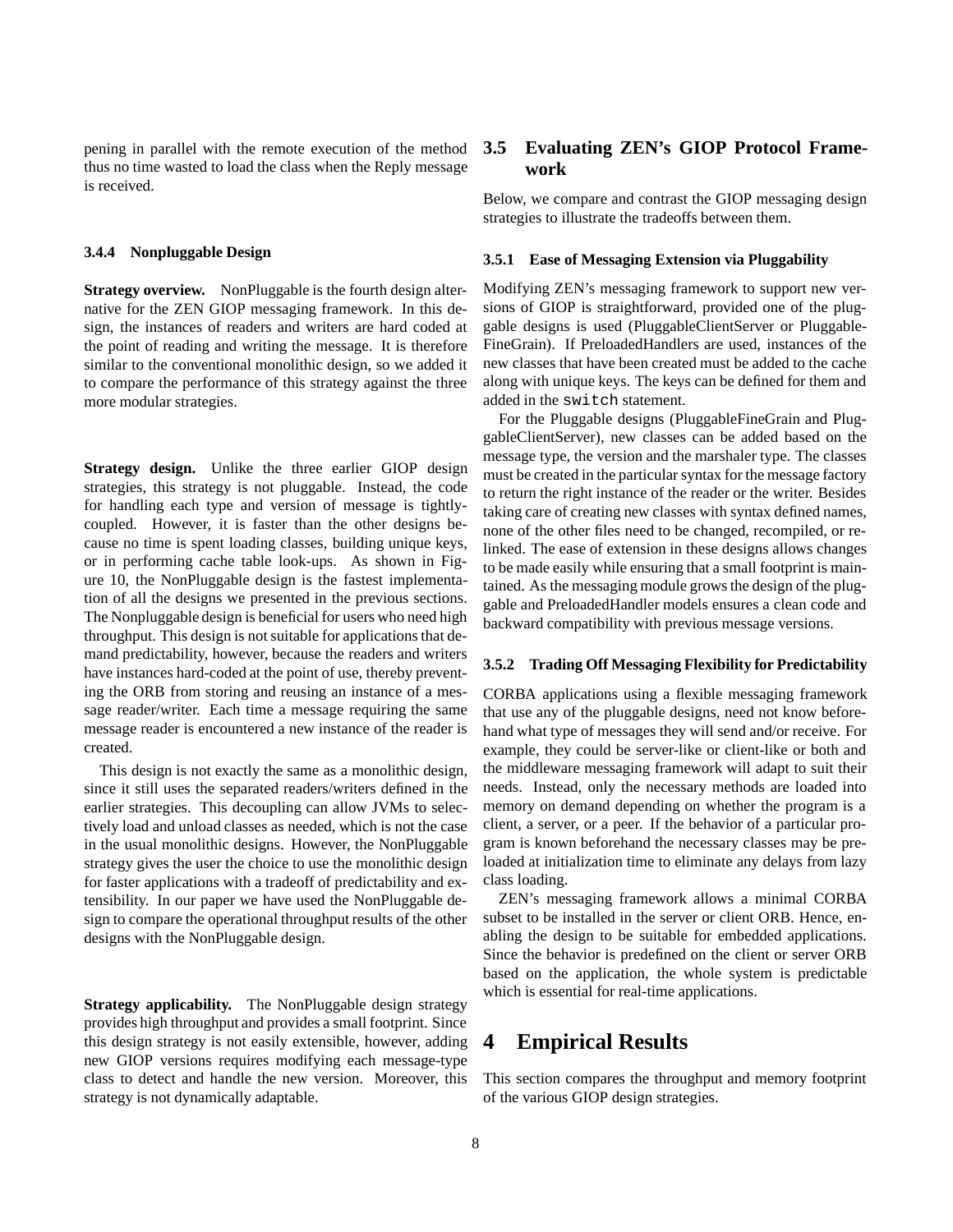### **4.1 Footprint Measurements**

**Overview** The footprint measurements presented here were obtained from a client-server program that transmits the "null" operation, *i.e.*, an operation with no parameters. The machine on which the measurements have been taken is a Pentium III dual-CPU 930.976 MHZ machine with a cache size of 256 kb and 513 Mb of RAM. The machine has a swap memory of 996 Mb. The experiments were conducted using JVM version 1.2.2 running on Linux OS 2.4.16. We used ZEN version Alpha release 0.8. These test were run in loopback mode to isolate the performance of the ORB, rather than the network drivers.

**Results and analysis.** Table 1 presents the footprint measurements. These measurements show that the memory foot-

| Memory<br>Virtual<br>components                           | Data size<br>(Pure Client)<br>[kilobytes] | Data size<br>(pure server)<br>[kilobytes] | $Code size + data$<br>$size + stack size$<br>(pure Client)<br>[kilobytes] | $Code size + data$<br>$size + stack size$<br>(pure Server)<br>[kilobytes] |
|-----------------------------------------------------------|-------------------------------------------|-------------------------------------------|---------------------------------------------------------------------------|---------------------------------------------------------------------------|
| Pluggable Fine<br>Grain<br>(message handler<br>cache)     | 51.688                                    | 30.632                                    | 53540                                                                     | 53786                                                                     |
| Pluggable Client<br>Server<br>(Message handler<br>cache)  | 49.560                                    | 30.664                                    | 53543                                                                     | 53833                                                                     |
| PreLoaded<br>MessageHandler<br>(Message Handler<br>cache) | 48.600                                    | 30.632                                    | 53554                                                                     | 53950                                                                     |
| Nonpluggable<br>(Message Handler<br>cache)                | 47.800                                    | 30.632                                    | 53555                                                                     | 53798                                                                     |
| Jacorb<br>(Vesrion 1.3.3)                                 | 119.928                                   | 42.600                                    | 56312                                                                     | 61508                                                                     |

Table 1: Memory Footprint Measurements

print of each of our four alternative GIOP designs has a much smaller footprint than the monolithic design used in JacORB. Note also that JacORB only implements one version of GIOP, whereas ZEN implements all three of the current specified versions.

The NonPluggable strategy, has the smallest footprint since we use the highly-decomposed classes for readers/writers based on the version number identified for the pluggable strategies. The JVM can therefore selectively loads classes when the first instance is created. This design strategy also does not have the data space overhead of maintaining the caches. The NonPluggable version does not use any caches, since the instances are hard-coded at the point of demand. The other designs do consume more data space, however, since they all use hash tables for the caches.

Figures 8 and 9 also show that the data size of the server is small for most of the strategized versions, except for the PluggableClientServer strategy. This is due to the extra storage



Figure 8: Data Size Comparisons from Table 1

required for the spawned worker thread to execute in parallel with the main thread. The PreloadedHandler design strategy includes initializing the hash table cache and creating instances of all the possible message types at initialization time. As a result, the stack utilization of this design is larger.



Figure 9: Footprint Comparisons from Table 1

### **4.2 Operation Throughput Measurements**

**Overview.** Operational throughput is compared for the different GIOP design strategies by making "null" invocations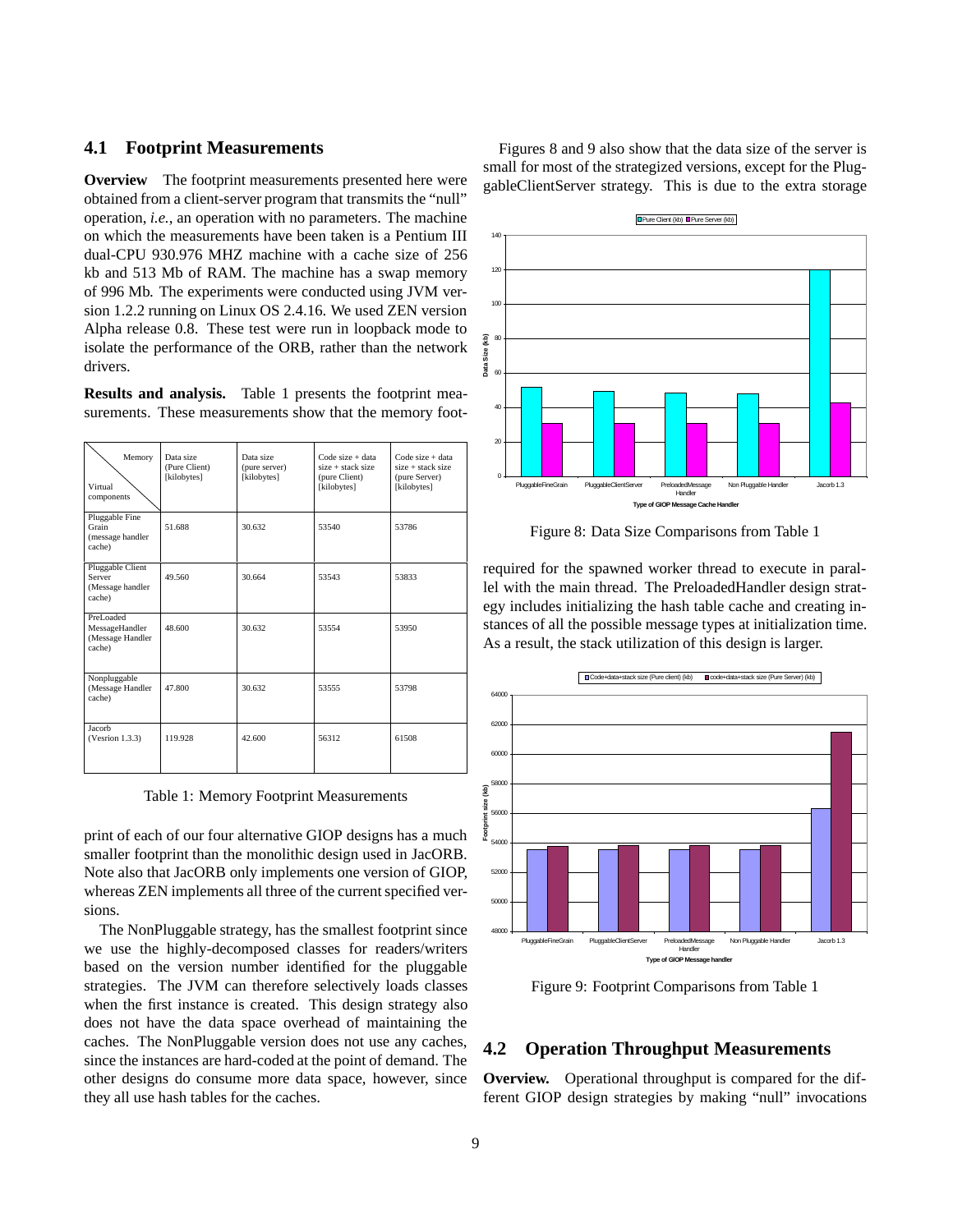

Figure 10: Operation Throughput for All GIOP Design Strategies

for a specific number of iterations. The number of iterations were increased gradually to calculate the average operational throughput for each design strategy. However, we only show the measurements for 20,000 two-way loopback operation calls using the same configuration described in Section 4.1.

**Results and Analysis.** Figure 10 shows the operation throughput measurements taken for each of the designs presented above. As shown in Figure 10, the PreloadedHandler design has the highest operational throughput of all the GIOP design strategies. However, this design has the largest memory footprint.

As we can see from the Figure 10, the Pluggable-ClientServer design yields a faster implementation than does the PluggableFineGrain design. This can be explained as in the PluggableFineGrain design for making two-way invocations, the main thread is blocked waiting for the Reply to return. When the reply returns the appropriate Reply reader has to be loaded. Whereas in the PluggableClientServer implementation the worker thread loads the appropriate reader to read the Reply message that the main thread is blocked waiting for the reply. Hence, the latency to load the message handler is saved in the PluggableClientServer design strategy.

### **4.3 Interpretation of the Empirical Results**

Our measurements show that each of the highly-modular GIOP messaging design strategies have a much smaller footprint than the monolithic design because only the needed classes are loaded into memory. Each of the design strategies has advantages for certain applications depending on the need to optimize memory footprint, extensibility, or operational throughput.

For example, the Nonpluggable and PreloadedHandler designs excelled at operational throughput, but neither one extends easily to handle new message types and new message versions. The PluggableClientServer and PluggableFine-Grain designs performed nearly as well as the other two, but both are fully extensible. Moreover, PluggableClientServer is best suited for multi-threaded applications since it requires a worker thread to load the complementary class in parallel. PluggableFineGrain is best suited for single-threaded applications since it does not need any extra threads.

Providing a flexible messaging framework allows selection of the specific implementation based on the application programmers needs. We intend to explore the use of reflection [13] to automatically select the appropriate messaging protocol based on dynamic feedback in the near future.

# **5 Related Work**

Conventional DOC middleware has historically been too slow, too unpredictable, and too large to meet the requirements of many types of DRE applications. The ZEN project is aimed at alleviating these problems. The design of ZEN's pluggable GIOP messaging framework is influenced by prior research on the design and optimization of protocol frameworks for communications. This section outlines this research and compares it with our work on ZEN.

**Configurable communication frameworks:** The *x*kernel [14], Conduit+ [15], System V STREAMS [16], ADAPTIVE [17], and F-CSS [18] are all configurable communication frameworks that provide a protocol backplane consisting of standard, reusable services that support network protocol development and experimentation. These frameworks support flexible composition of modular protocol processing components, such as connection-oriented and connectionless message delivery and routing, based on uniform interfaces. TAO's pluggable protocols framework focuses on implementing and/or adapting to transport protocols beneath a higher-level middleware API, *i.e.*, the standard CORBA programming API.

The frameworks for communication subsystems listed above focus on implementing various protocol layers beneath relatively low-level programming APIs, such as the Socket API. In contrast, ZEN's pluggable GIOP messaging framework focuses on selecting a subset of the many standard CORBA GIOP message readers/writers. Therefore, existing communication frameworks can provide building blocks for ZEN's pluggable GIOP messaging framework.

**Patterns-based communication frameworks:** An increasing number of communication frameworks are being designed and documented using patterns [19, 15]. In particular, Conduit+ [15] is an OO framework for configuring network pro